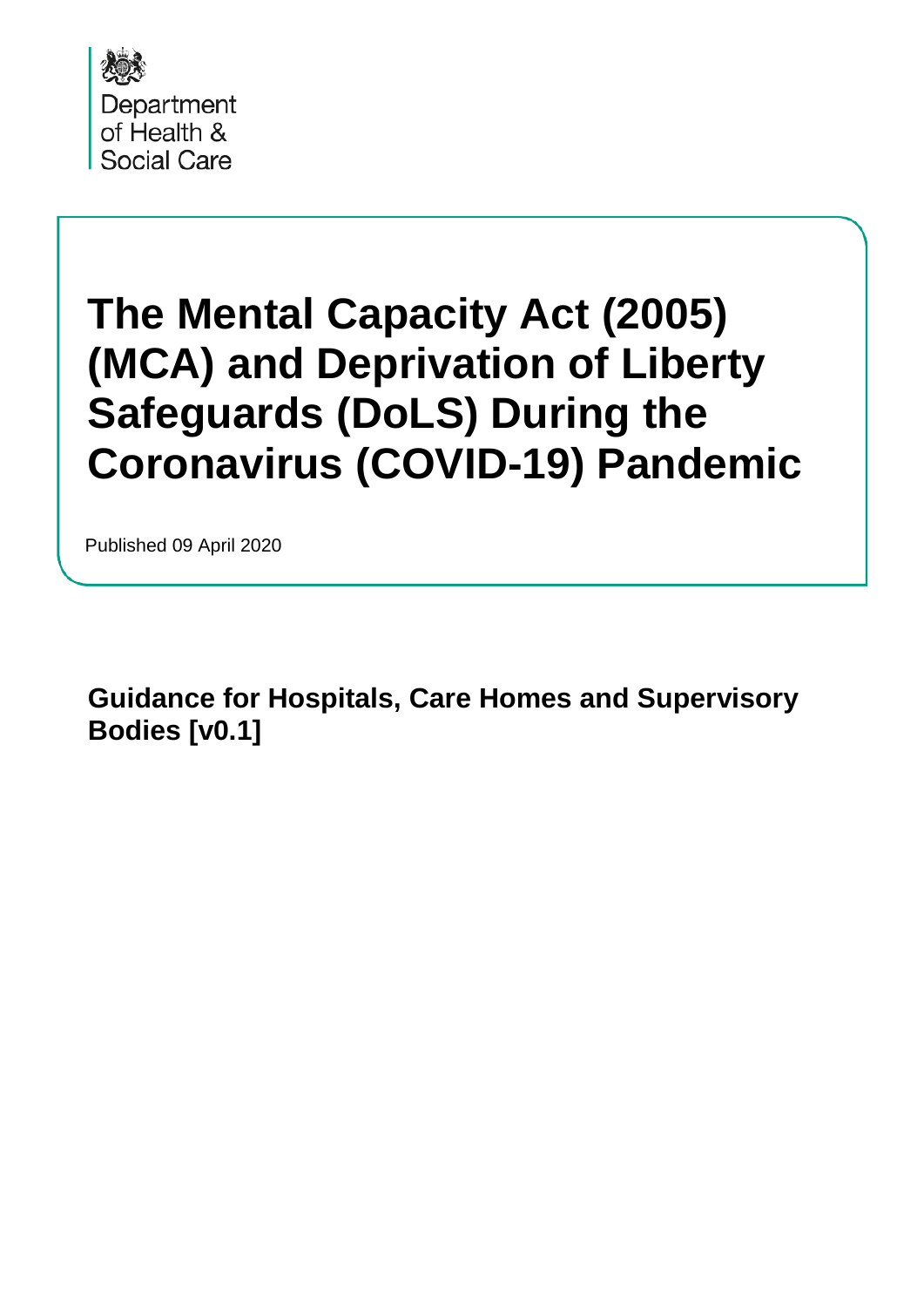# **Summary of key points:**

- This guidance is only valid during the COVID-19 pandemic and applies to those caring for adults who lack the relevant mental capacity to consent to their care and treatment. The guidance applies until withdrawn by the Department. During the pandemic, the principles of the MCA and the safeguards provided by DoLS still apply.
- Decision makers in hospitals and care homes, and those acting for supervisory bodies will need to take a proportionate approach to all applications, including those made before and during the pandemic. Any decisions must be taken specifically for each person and not for groups of people.
- Where life-saving treatment is being provided, including for the treatment of COVID-19, then the person will not be deprived of liberty as long as the treatment is the same as would normally be given to any person without a mental disorder. The DoLS will therefore not apply.
- It may be necessary, for a number of reasons, to change the usual care and treatment arrangements of somebody who lacks the relevant mental capacity to consent to such changes.
- In most cases, changes to a person's care or treatment in these scenarios will not constitute a new deprivation of liberty, and a DoLS authorisation will not be required. Care and treatment should continue to be provided in the person's best interests.
- In many scenarios created or affected by the pandemic, decision makers in hospitals and care homes will need to decide:
	- (a) If new arrangements constitute a 'deprivation of liberty' (most will not).

(b) If the new measures do amount to a deprivation of liberty, whether a new DoLS authorisation may be required (in many cases it will not be).

- This guidance, particularly the flow chart at Annex A, will help decision makers to make these decisions quickly and safely, whilst keeping the person at the centre of the process.
- If a new authorisation is required, decision makers should follow their usual DoLS processes, including those for urgent authorisations. There is a shortened Urgent Authorisation form at Annex B which can be used during this emergency period.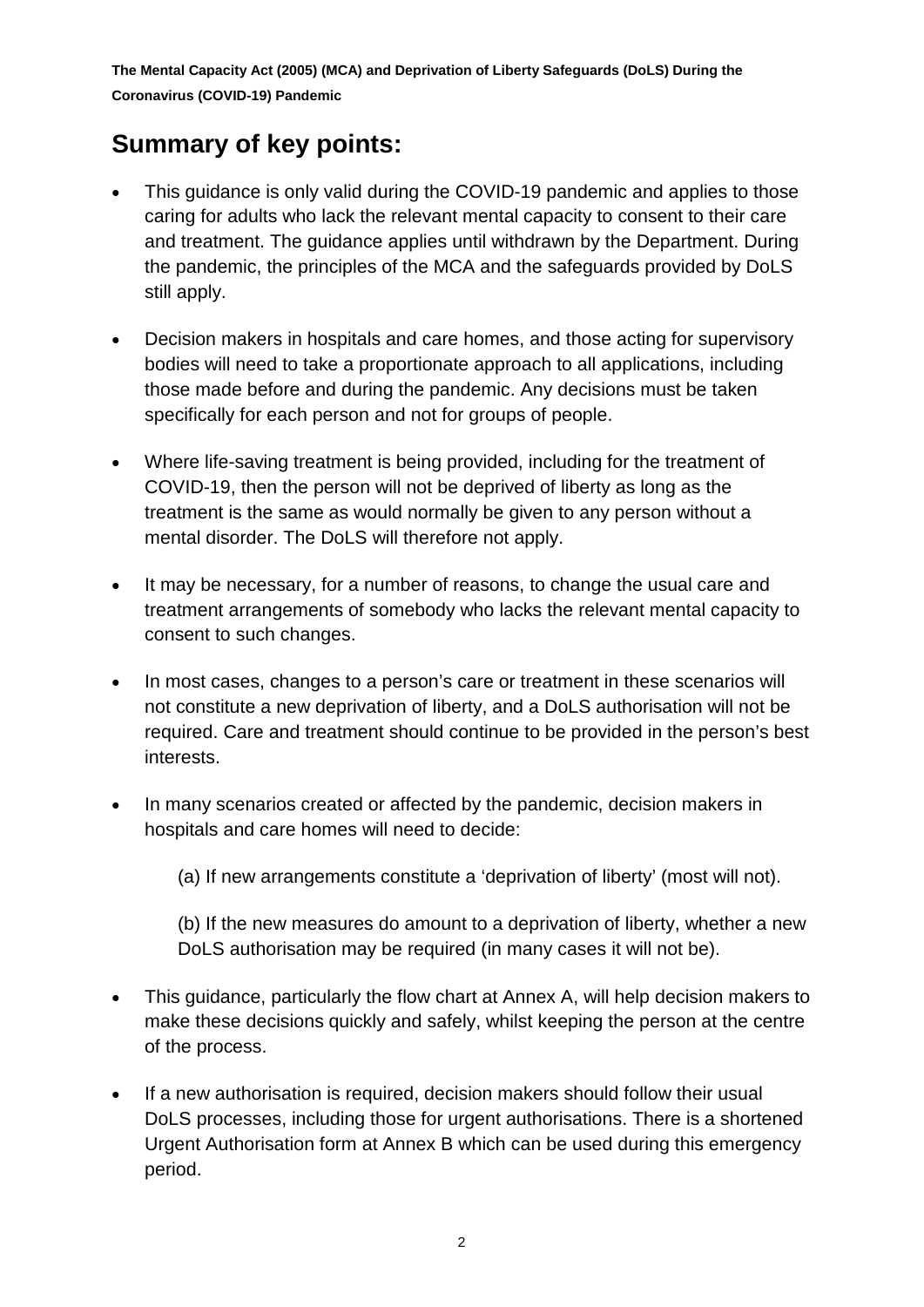- Supervisory bodies who consider DoLS applications and arrange assessments should continue to prioritise DoLS cases using standard prioritisation processes first.
- DoLS assessors should not visit care homes or hospitals unless a face-to-face visit is essential. Previous assessments can also be considered as relevant evidence to help inform the new assessments.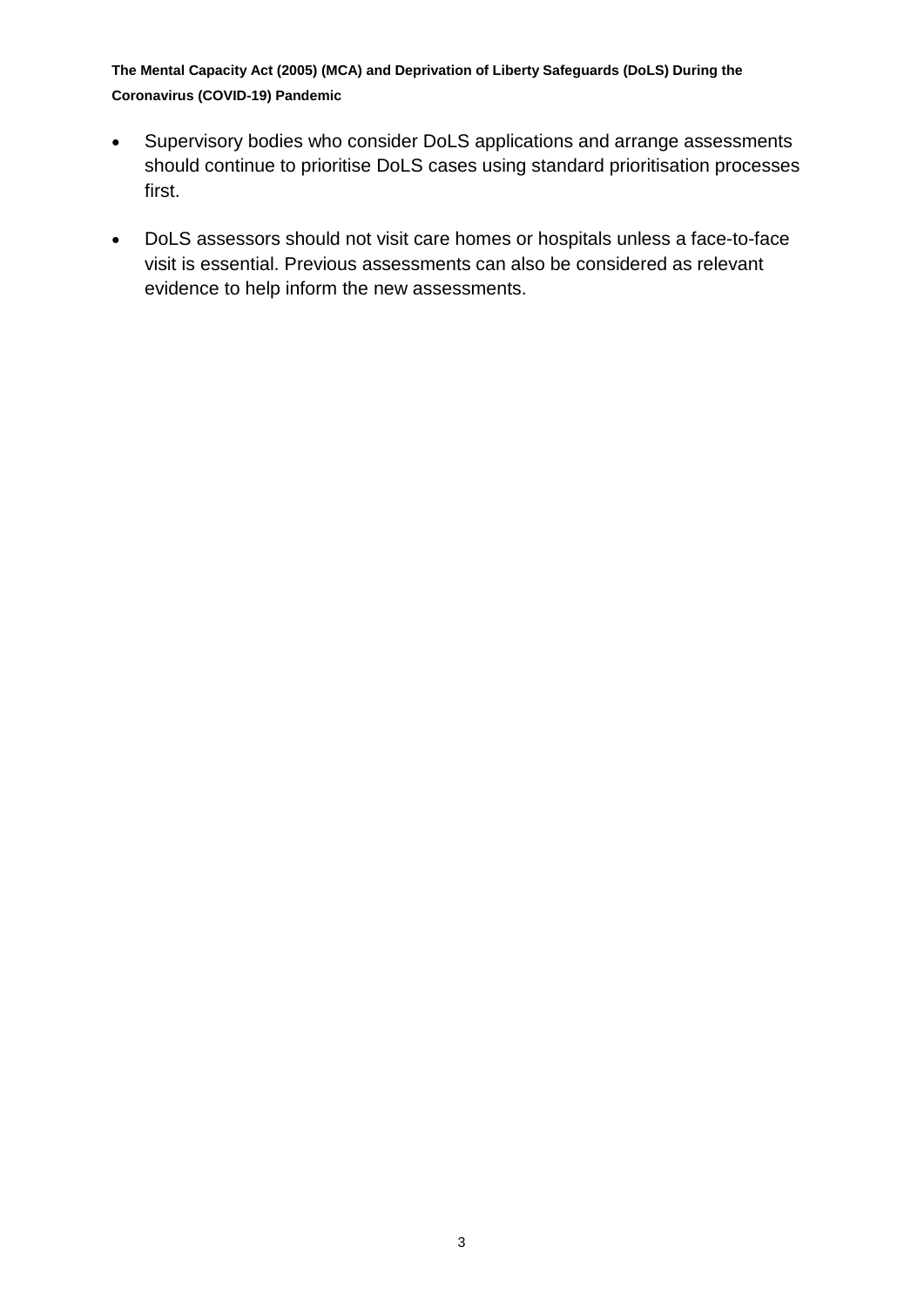## **Use of the MCA and DoLS due to COVID-19**

- 1. During the pandemic, the principles of the MCA and the safeguards provided by DoLS still apply. This emergency guidance is for all decision-makers in England and Wales who are caring for, or treating, a person who lacks the relevant mental capacity. It applies to all cases during the pandemic. It applies until withdrawn by the Department for Health and Social Care ('the Department'). The content of this guidance should not become the new norm beyond the pandemic.
- 2. During the pandemic, it may be necessary to change a person's usual care and treatment arrangements to, for example:
	- provide treatment to prevent deterioration when they have or are suspected to have contracted COVID-19,
	- move them to a new hospital or care home to better utilise resources, including beds, for those infected or affected by COVID-19, and
	- protect them from becoming infected with COVID-19, including support for them to self-isolate or to be isolated for their own protection.
- 3. New arrangements may be more restrictive than they were, for the person, before the pandemic. It is important than any decision made under the MCA is made in relation to that individual; MCA decisions cannot be made in relation to groups of people.
- 4. All decision makers are responsible for implementing the emerging government public health advice [\(https://www.gov.uk/government/publications/covid-19-stay](https://www.gov.uk/government/publications/covid-19-stay-at-home-guidance)[at-home-guidance\)](https://www.gov.uk/government/publications/covid-19-stay-at-home-guidance). Care and treatment arrangements may need to be adjusted to implement that advice. The government has also issued specific advice for social care providers during the pandemic [\(https://www.gov.uk/government/publications/covid-19-residential-care](https://www.gov.uk/government/publications/covid-19-residential-care-supported-living-and-home-care-guidance)[supported-living-and-home-care-guidance\)](https://www.gov.uk/government/publications/covid-19-residential-care-supported-living-and-home-care-guidance).
- 5. When making decisions during the pandemic, about the care and treatment of people who lack the relevant mental capacity, staff should seek consent on all aspects of care and treatment to which the person can consent.

## **Best Interest Decisions**

6. If the person lacks capacity to provide consent, the decision maker should where necessary make a **best interests** decision under the MCA regarding the care or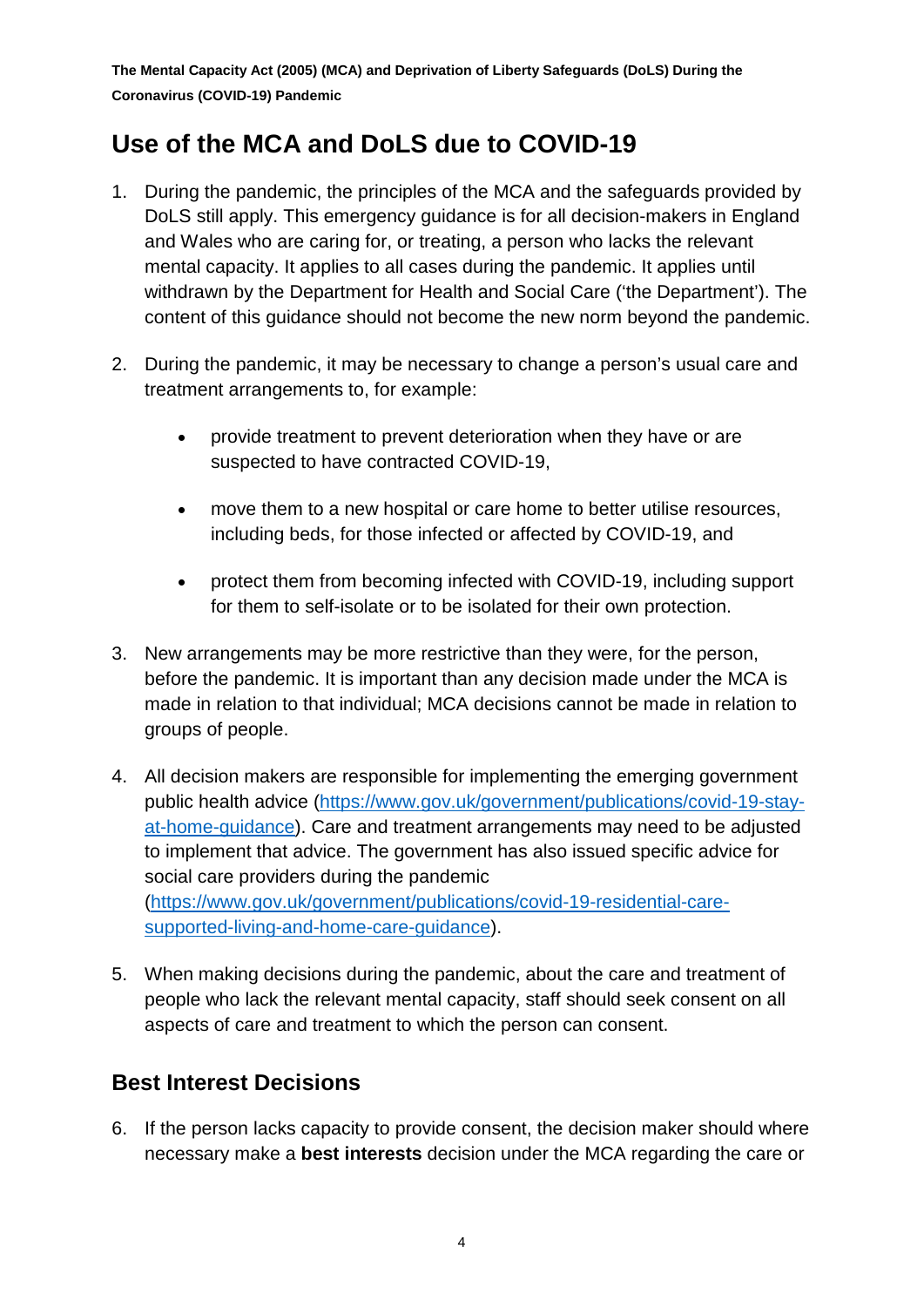treatment that needs to be provided. When doing so, they should consider all relevant circumstances, and in particular:

- whether it is likely that the person could regain capacity and if so whether the decision can wait,
- ensuring participation if reasonably practicable,
- the person's past and present wishes and feelings, and beliefs and values that would be likely to influence their decision,
- the views of the person's family members and those interested in the person's welfare, if it is practicable and appropriate to do so.
- **7. In many cases it will be sufficient to make a best interests decision in order to provide the necessary care and treatment and put in place the necessary arrangements, for a person who lacks the relevant mental capacity to consent to the arrangements during this emergency period.**
- 8. Decision makers should consider whether a person has made a valid and applicable advance decision to refuse the specific treatment in question. If they have made such a decision, then relevant treatment, including for COVID-19 cannot be provided. Likewise, if the person has a donee appointed under a personal welfare lasting power of attorney or a court appointed deputy with a specific authority in relation to the proposed treatment, who is refusing consent to that treatment, then that treatment cannot be provided. Anyone with such authority must act in the person's best interests when making decisions about such treatment. If staff are not in agreement with the attorney's or deputy's determination of the person's best interests, then unless the dispute cannot be resolved through other means, consideration should be given to an application to the Court of Protection.

## **Delivering life-saving treatment - application of the Ferreira judgment**

9. Where life-saving treatment is being provided in care homes or hospitals, including for the treatment of COVID-19, then this will not amount to a deprivation of liberty, as long as the treatment is the same as would normally be given to any patient without a mental disorder. This includes treatment to prevent the deterioration of a person with COVID-19. During the pandemic, it is likely that such life-saving treatment will be delivered in care homes as well as hospitals, and it is therefore reasonable to apply this principle in both care homes and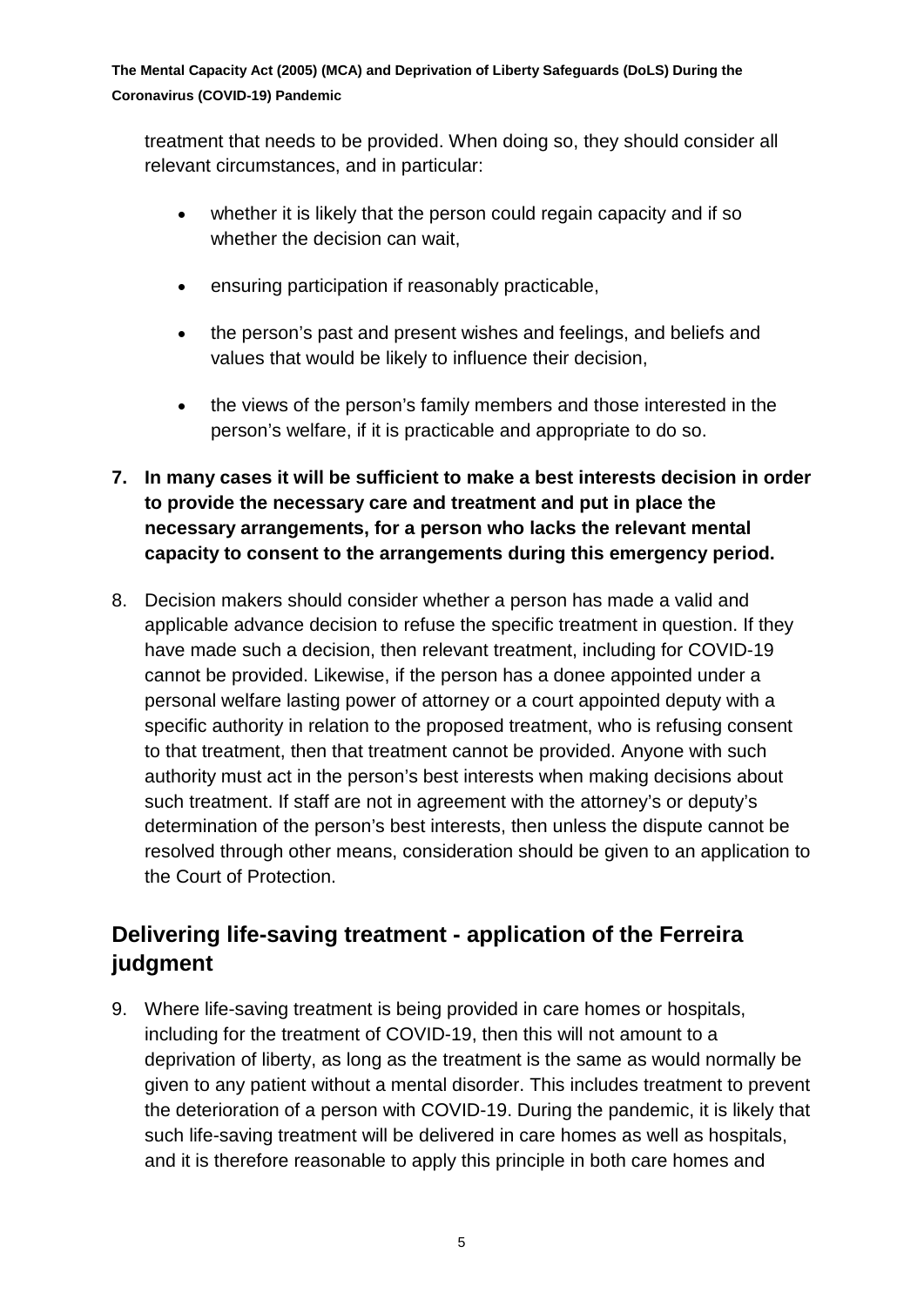hospitals. **The DoLS process will therefore not apply to the vast majority of patients who need life-saving treatment who lack the mental capacity to consent to that treatment, including treatment to prevent the deterioration of a person with COVID-19.**

- 10. This means that, for example, a person who is unconscious, semi-conscious or with acute delirium, and needs life-saving treatment (for COVID-19 infection or anything else) is highly unlikely to be deprived of liberty. They must be treated based on a best interests decision. (The exception to this is people described at para 8.)
- 11. If additional measures are being put in place for a person who lacks the relevant mental capacity when they are receiving life-saving treatment, for example to stop them from leaving the place of treatment, then the "acid test" set out in Cheshire West (set out below) should be considered. If the acid test is not met then the person is not deprived of their liberty and the DoLS will not be necessary.

## **Depriving a person of their liberty**

- 12. In cases where the Ferreira judgment does not apply decision-makers must determine if someone is, or will be, 'deprived of their liberty' as a result of the arrangements for their care and treatment. If this is the case, then legal authorisation is required. For adults residing in a care home or hospital this would usually be provided by the DoLS. If the person is residing in any other settings, then an application to the Court of Protection should be considered.
- 13. Decision-makers should always consider less restrictive options for that person. They should avoid depriving someone of their liberty unless it is absolutely necessary and proportionate to prevent serious harm to the person. In most cases, a best interests decision will be appropriate and the person will not need to be deprived of the liberty.
- 14. **The Cheshire West ruling stated that a person who lacks the relevant mental capacity to make decisions about their care or treatment is deprived of their liberty if, as a result of additional restrictions placed upon them because of their mental disorder, they are:**
	- **not free to leave the accommodation, and**
	- **under continuous supervision and control.**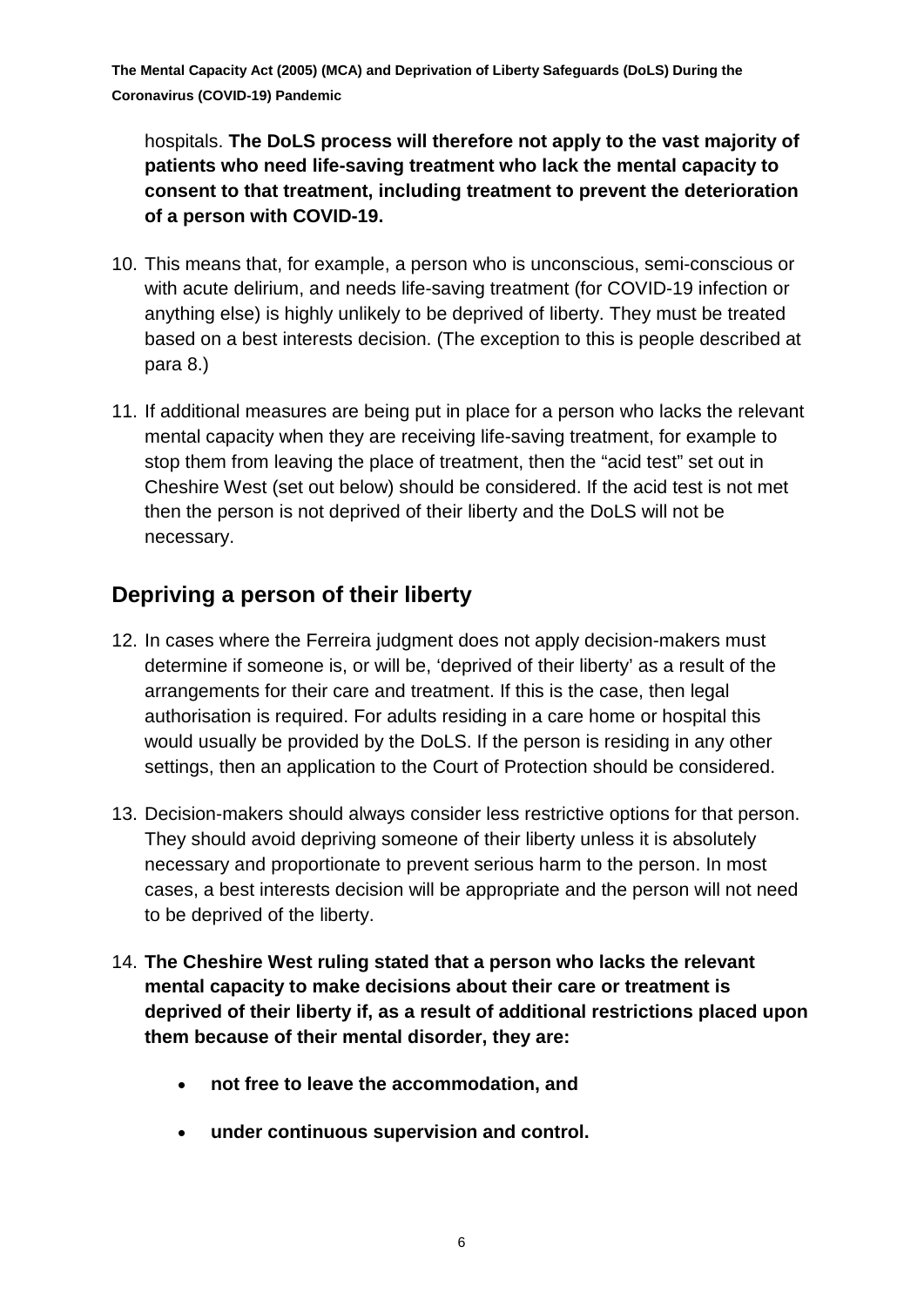This is known as the acid test. Subsequently, the Court of Appeal has commented that "not free to leave" means not free to leave that accommodation permanently [\(https://www.familylawweek.co.uk/site.aspx?i=ed182592\)](https://www.familylawweek.co.uk/site.aspx?i=ed182592).

- 15. If the proposed arrangements meet the acid test, then decision makers must determine how to proceed. The starting point should always be to consider whether the restrictions can be minimised or ended, so that the person will not be deprived of liberty. If this is not possible then the key principles to consider are:
	- (a) Does the person already have a DoLS authorisation, or for cases outside of a care home or hospital does the person have a Court Order? If so, then will the current authorisation cover the new arrangements? If so, **in many cases changes to the person's arrangements for their care or treatment during this period will not constitute a new deprivation of liberty and the current authorisation will cover the new arrangements,** but it may be appropriate to carry out a review.
	- (b) Are the proposed arrangements more restrictive than the current authorisation? If so, a review should be carried out.
	- (c) If the current authorisation does not cover the new arrangements, then a referral for a new authorisation should be made to the supervisory body to replace the existing authorisation. Alternatively, a referral to the Court of Protection may be required.
- 16. In many cases, where a person has a DoLS authorisation or Court Order then decision-makers will be able to put in place new arrangements to protect the person within the parameters of the authorisation or Order. Decision-makers should avoid putting more restrictive measure in place for a person unless absolutely necessary to prevent harm to that person. DoLS cannot be used if the arrangements are purely to prevent harm to others.

## **Hospitals and care homes**

- 17. As stated above, most changes to arrangements around a person's care or treatment linked to the pandemic (examples at para 2), will not constitute a deprivation of liberty and a best interest decision would be the reasonable course of action.
- 18. In some cases, a new authorisation may be needed. In such cases, an urgent authorisation can come into effect **instantly** when the application is completed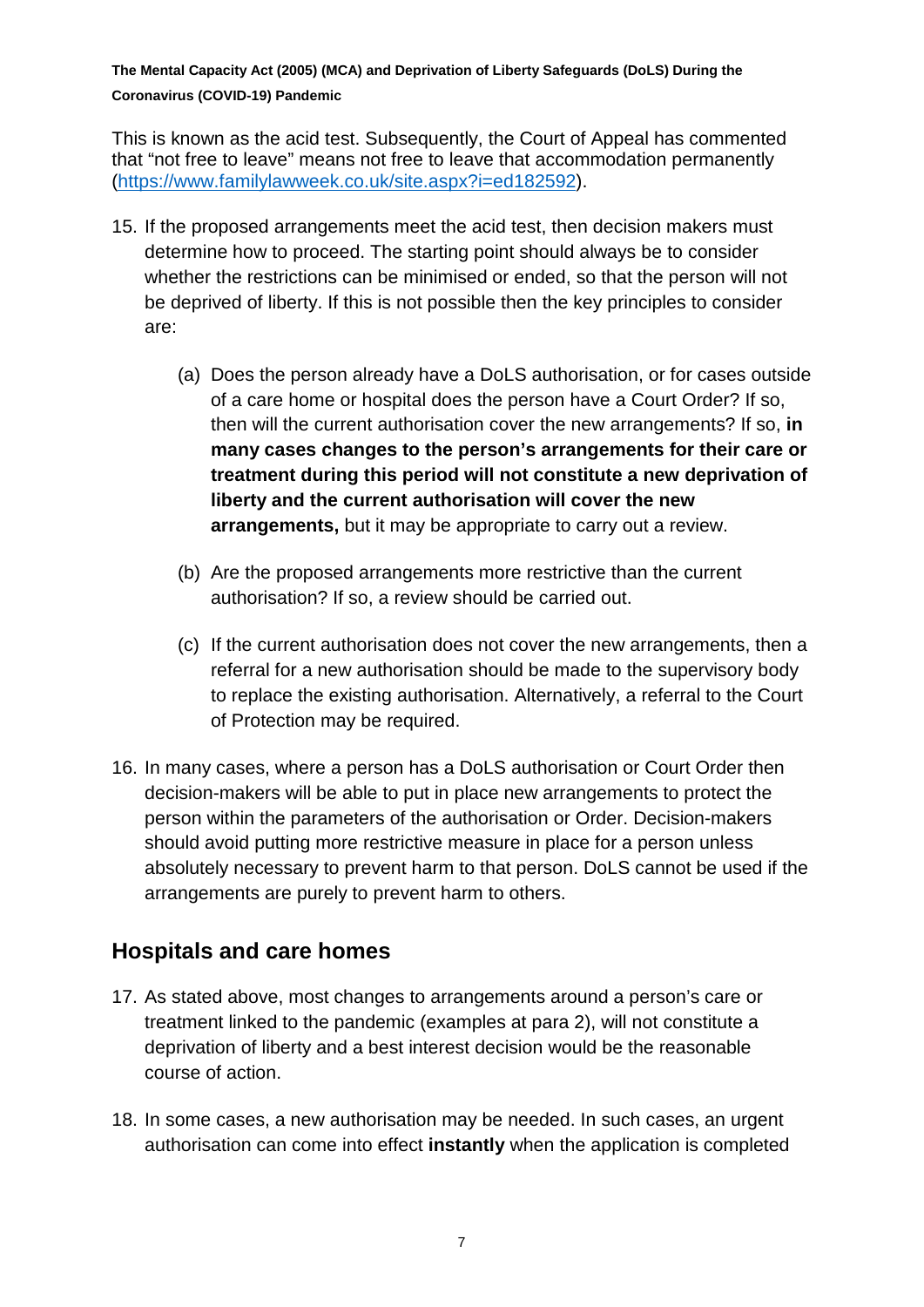and lasts for up to a maximum of seven days, which can be extended for a further seven days if required.

- 19. During the pandemic, only the shortened form at Annex B is needed to grant an urgent authorisation and request an extension to that urgent authorisation, from the supervisory body. This should be submitted as soon as is practically possible after the deprivation of liberty has been identified and started. This guidance makes no changes to the process for a standard authorisation, which should be followed as usual, when required.
- 20. Any authorisation in force (urgent or standard) is still applicable if the person moves within the same setting e.g. a change of ward. If the person moves to a totally different setting a new authorisation may be needed.
- 21. The Department recognised the additional pressure the pandemic will put in the DoLS system. Fundamentally, it is the Department's view that as long as providers can demonstrate that they are providing good quality care and/ treatment for individuals, and they are following the principles of the MCA and Code of Practice, then they have done everything that can be reasonably expected in the circumstances to protect the person's human rights.
- 22. Where the person is receiving end of life care, decision makers should use their professional judgement as to whether DoLS assessments are appropriate and can add any value to the person's care or treatment.

## **Any other setting**

- 23. The same framework for determining best interest decisions and depriving a person of their liberty set out in the guidance above should be applied when considering the arrangements for care or treatment for a person who lacks the relevant capacity in other settings such as supported living.
- 24. If the arrangements do amount to a deprivation of liberty, then a referral should in most cases be made to the Court of Protection. The Court has issued their own guidance for this emergency period and will continue to update it as needed [\(https://www.judiciary.uk/you-and-the-judiciary/going-to-court/family-law](https://www.judiciary.uk/you-and-the-judiciary/going-to-court/family-law-courts/court-of-protection-guidance-covid-19/)[courts/court-of-protection-guidance-covid-19/\)](https://www.judiciary.uk/you-and-the-judiciary/going-to-court/family-law-courts/court-of-protection-guidance-covid-19/).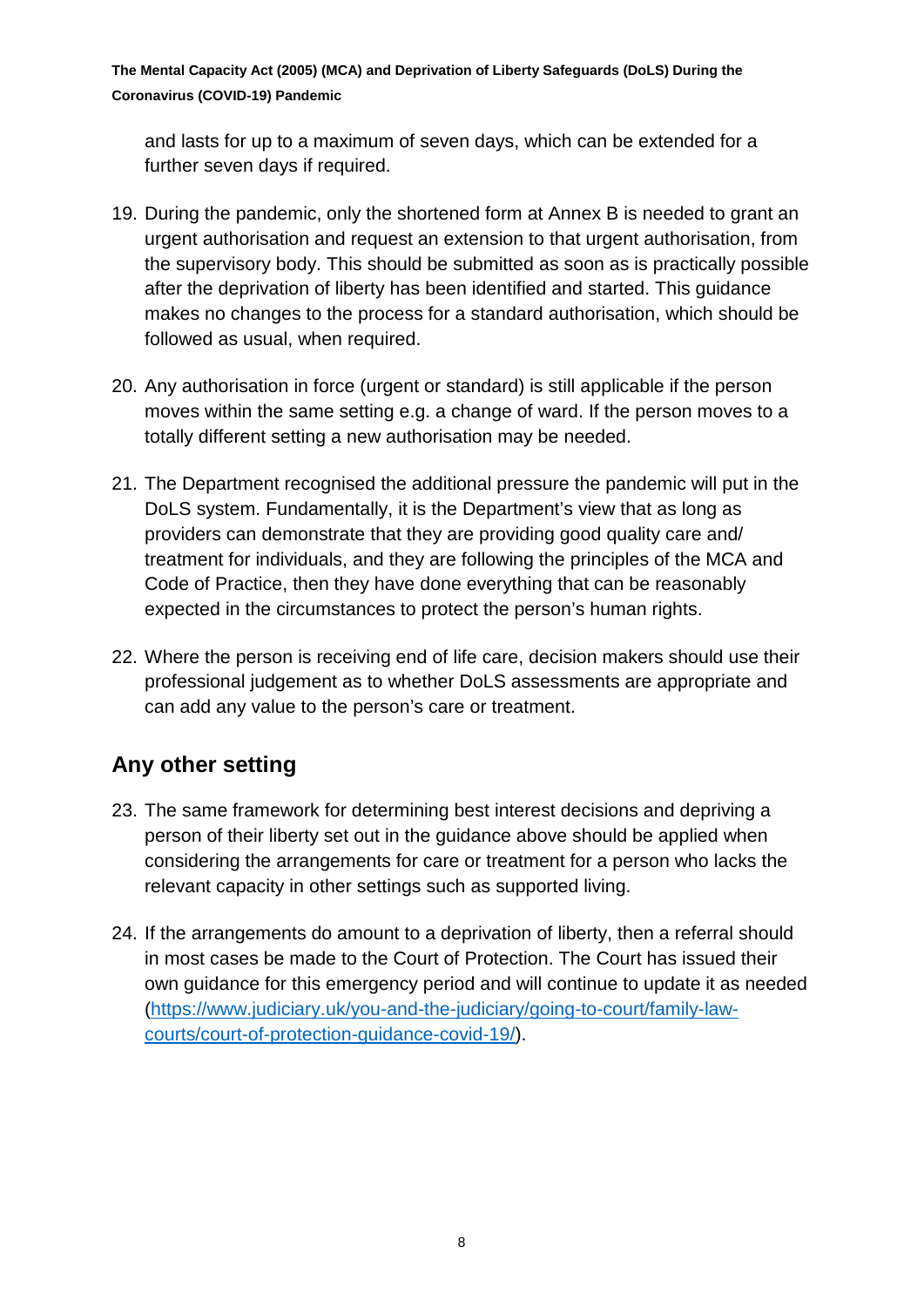## **Supervisory bodies (local authorities in England and local health boards in Wales)**

- 25. The Department recognises that supervisory body staff may need to be deployed elsewhere to deal with other urgent front-line adult social care matters during the pandemic. Supervisory bodies are well practised in prioritising DoLS applications and have been using prioritisation methods to do so since 2014. During the pandemic, supervisory bodies will need to take a proportionate approach to all DoLS applications including existing applications and new applications including those generated because of the pandemic.
- 26. To carry out a DoLS assessments and reviews, remote techniques should be used as far as possible, such as telephone or videocalls where appropriate to do so, the person's communication needs should be taken into consideration. Views should also be sought from those who are concerned for the person's welfare.
- 27. Where appropriate and relevant, current assessments can be made by taking into account evidence taken from previous assessments of the person. The assessor undertaking the current assessment must make a judgement on whether the evidence from the prior assessment is still relevant and valid to inform their current assessment. If this information is used to support the current assessment or review this should be noted and referenced. Alternatively, if the assessment was carried out within the last 12 months, this can be relied upon without the need for a further assessment.
- 28. Where the person is receiving end of life care, supervisory bodies should use their professional judgement as to whether an authorisation is necessary and can add any value to the person's care.

## **Emergency Public Health Powers**

- 29. The Coronavirus Act 2020 gives Public Health Officers power to impose proportionate requirements (including screening and isolation), on a person suspected or confirmed to be infected with COVID-19.
- 30. If it is suspected or confirmed that a person who lacks the relevant mental capacity has become infected with COVID-19, it may be necessary to restrict their movements. In the first instance, those caring for the person should explore the use of the MCA as far as possible if they suspect a person has contracted COVID-19. The following principles provide a guide for which legislation is likely to be most appropriate: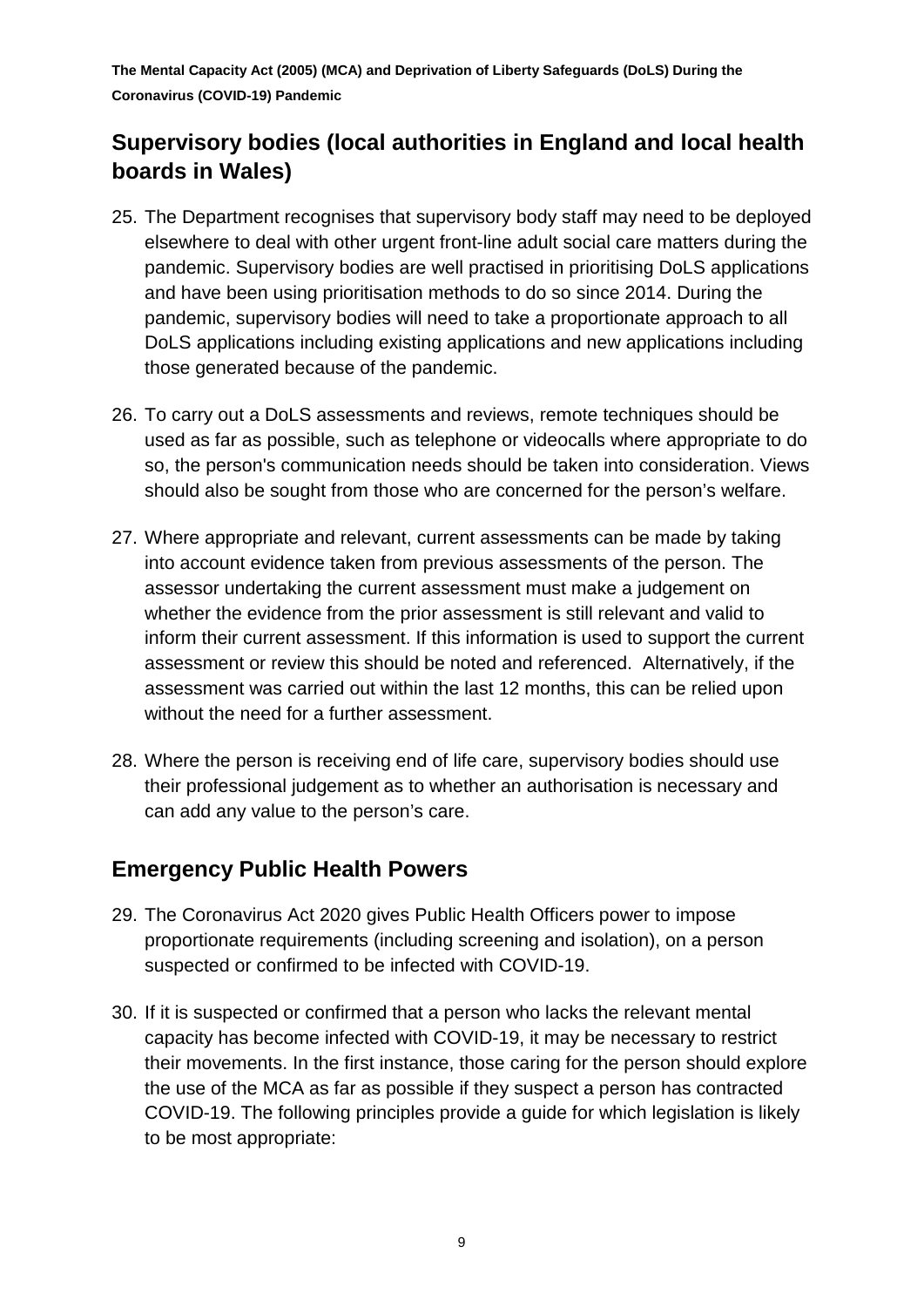(a) The person's past and present wishes and feelings, and the views of family and those involved in the person's care should always be considered.

(b) If the measures are in the person's best interests then a best interest decision should be made under the MCA.

(c) If the person has a DoLS authorisation in place, then the authorisation may provide the legal basis for any restrictive arrangements in place around the measures taken. Testing and treatment should then be delivered following a best interest decision.

- (d) If the reasons for the isolation are purely to prevent harm to others or the maintenance of public health, then PHO powers should be used.
- (e) If the person's relevant capacity fluctuates, the PHO powers may be more appropriate.
- 31. If the public health powers are more appropriate, then decision makers should contact their local health protection teams [\(https://www.gov.uk/guidance/contacts-phe-health-protection-teams\)](https://www.gov.uk/guidance/contacts-phe-health-protection-teams).

#### **Next steps:**

32. The Department will monitor responses to this guidance and update it if needed. To offer feedback for potential updates to the guidance, please email [lps.cop@dhsc.gov.uk.](mailto:lps.cop@dhsc.gov.uk) We are considering the publication of this guidance in other formats.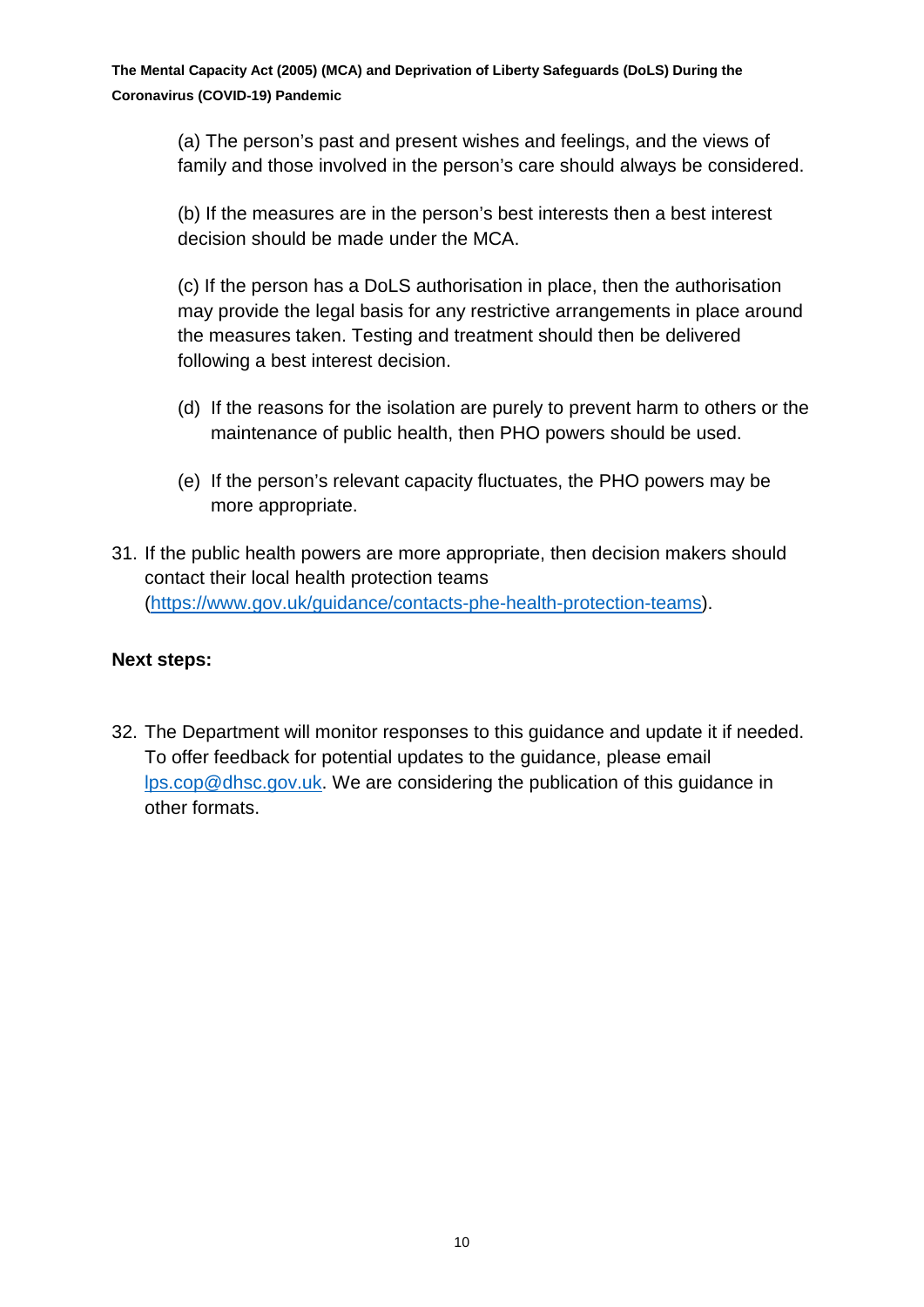

**Annex A: Decision-making flow chart for decision makers in hospitals and care home**